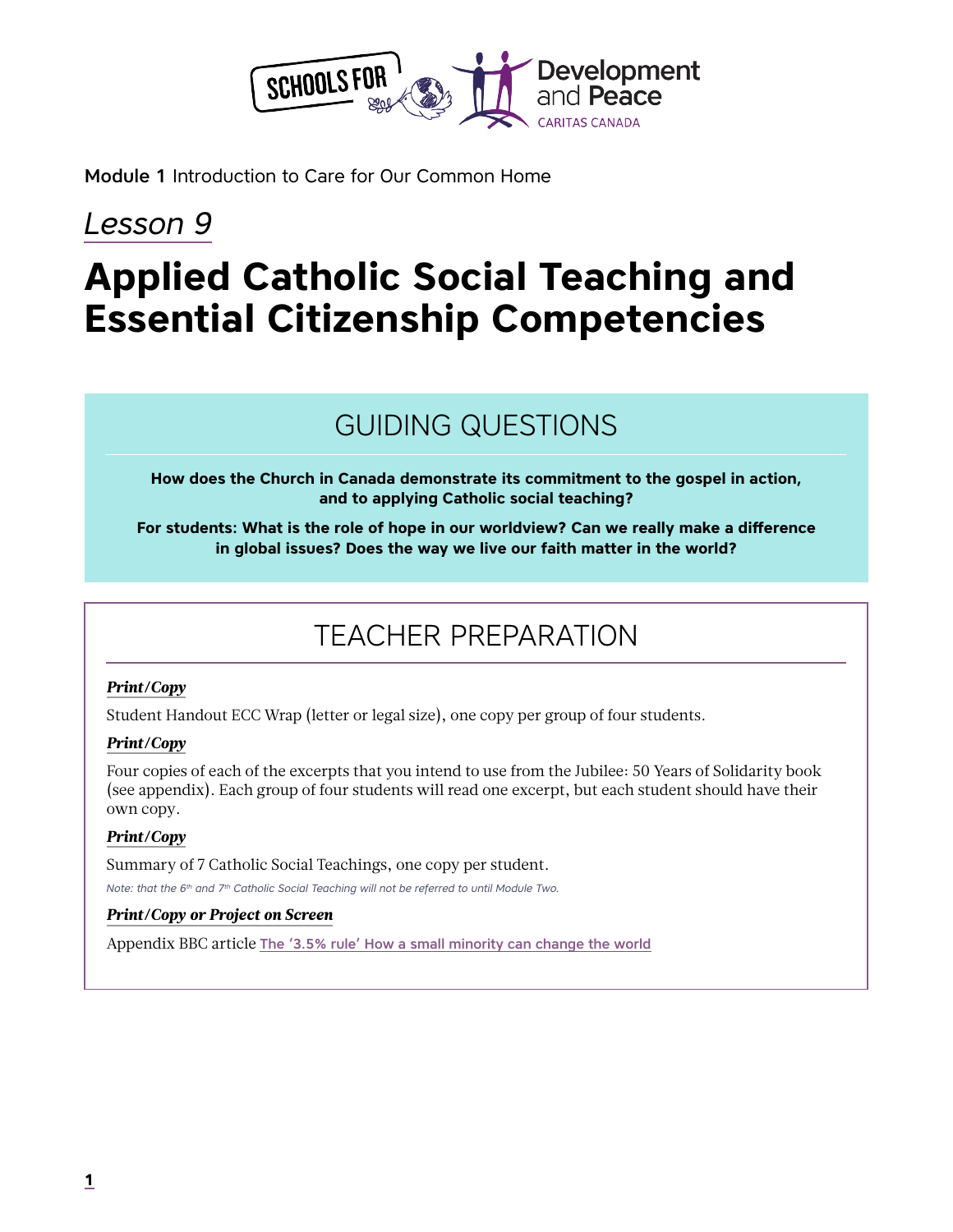# LESSON PLAN

### *IGNITE*

- **•** Ask students to estimate what percentage of the school population their class represents. What percentage of their town/city/region does the school represent? Estimate what percentage of all Catholics in Canada does the class/school represent? (Catholics in Canada 12.8 M, or 43% of Canada's population).
- **•** Share the article [The 3.5% Rule](https://www.bbc.com/future/article/20190513-it-only-takes-35-of-people-to-change-the-world?fbclid=IwAR34rZ0T6jjIbHDedPg5cVVToQ1lz0D3QRb5ZQEVBnrYkS6wAOwjNthBGek) with your students (on a screen or printed), and allow them time to review it. Sample their reactions to this information.

### *IMMERSE*

Essential Citizenship Competencies – the ECC Wrap

This strategy introduces an *important critical thinking process* for analysis of an issue through the lens of responsible citizenship and Catholic Social Teaching. This thinking routine supports individuals, small groups, and large groups to use questions derived from essential citizenship competencies to deeply understand a question, issue, or phenomenon. We are using *stories from Jubilee: 50 Years of Solidarity* to analyze issues of social injustice and to engage with stories of agency and hope. There are eight excerpts from the book that was created for the 50th Anniversary of Development and Peace-Caritas Canada in 2017.

Before assigning students to the task ahead, *do the assignment together, using the ECC wrap with one of the stories of your choice*. (Read the story together and fill in the ECC wrap as you go. A suggestion: The Disappeared of Argentina- p.112-114; it needs a little historical context that you can provide.)

#### **Assign students into groups of four. Assign each group of 4 one of the book excerpts.**

- **•** Provide each group with an ECC Wrap handout
- **•** Each group reads the story together
- **•** Using the guiding questions on the ECC Wrap, have students use evidence from the text and critical thinking to discuss and share their thinking. The students record their answers in the spaces on the ECC Wrap Handout

### *COALESCE*

- **•** Each group will present their ECC wrap to the entire class.
- **•** Focus on AGENCY and HOPE in the student contributions. After each presentation, ask:

*How did people use their agency to change the story? How did people bring hope?*

| <b>Agency</b>                                      | Agency is the power people have to think for themselves and act in ways that shape their experiences<br>and life path. Agency can take individual and collective forms.                                                                     |
|----------------------------------------------------|---------------------------------------------------------------------------------------------------------------------------------------------------------------------------------------------------------------------------------------------|
| Hope                                               | Hope is an act of will. It means an active pursuit, and a realization that it is attainable.                                                                                                                                                |
| YouCat 308                                         | Hope is the power by which we firmly and constantly long for what we were placed on earth to do;<br>to praise God and to serve him. And for our true happiness, which is finding our fulfillment in God;<br>and for our final home: in God. |
| <b>Pope Francis in</b><br><b>Laudato Si' LS 61</b> | Hope would have us recognize that there is always a way out, that we can always redirect our steps,<br>that we can always do something to solve our problems.                                                                               |

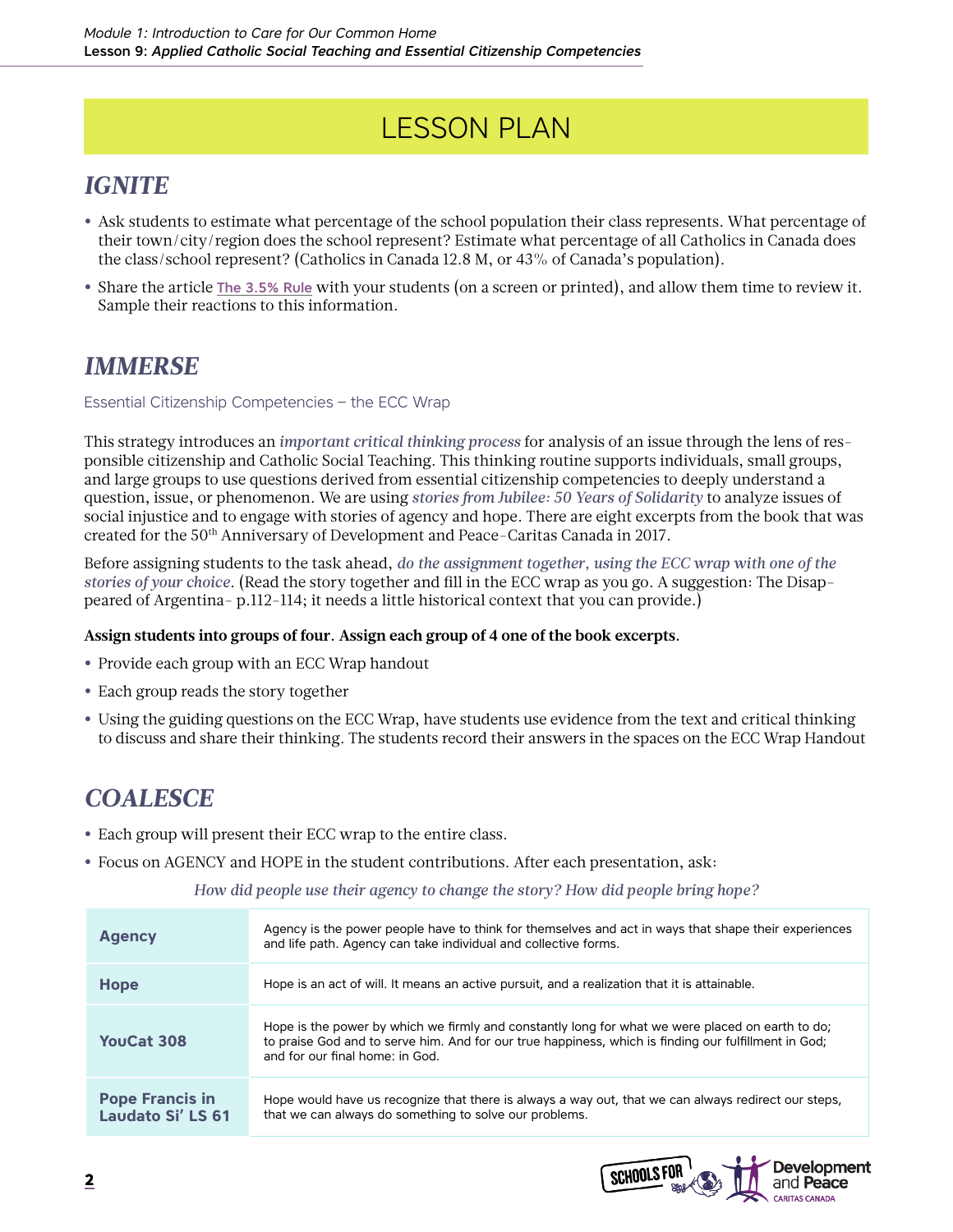**•** Lead a discussion with the students about feelings of hope or despair in the world today. Do students feel hopeful? Are the problems of today any different than in the stories we read? We have seen how Development and Peace-Caritas Canada members across Canada have stood in solidarity with those who have suffered natural disasters, people who have stood up to corporations, or to corrupt foreign governments, and made changes within their own lives, in their school, in their school boards, and in Canadian law. Can we live this solidarity today? Make a difference today? Live out our hope today?

### *CREATE*

Using the whiteboard, build a mind map together. Ask students to come forward one at a time to add a single word which has stayed with them from the stories. Students could also create a mind map at their desk. Since this was a text heavy lesson encourage doodles and colours.



Please consider making a donation to support our mission at Development and Peace – working with partner organizations in the Global South who promote alternatives to unfair social, political and economic structures, and educating Canadians about the causes of poverty and mobilizing towards actions for change. For more information www.devp.org

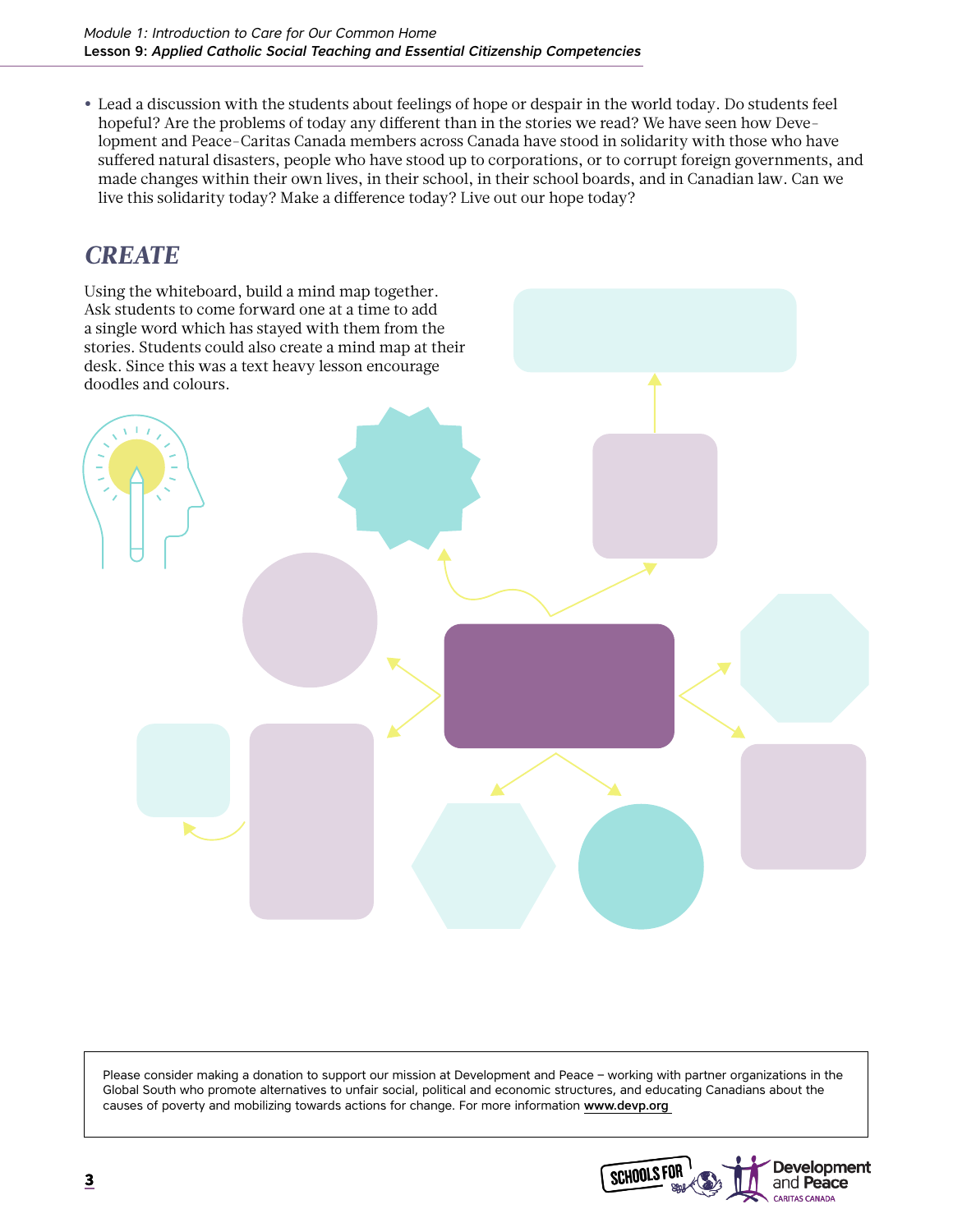# Summary of Seven Catholic Social Teachings

### *Human Dignity*

- **•** All humans are created in the image and likeness of God. In that way, we have within us immense potential to love as God does.
- **•** Each human life is considered sacred within the wholeness of sacred creation.
- **•** Human value flows from one's relationship with God and is not earned or merited. It is inherent, meaning it exists within us permanently.
- **•** We can choose to hurt or violate our own or another person's human dignity, but a person's dignity is never removable.
- **•** Treating people with respect for their God-given dignity and life means more than simply allowing others to live; it means helping all to live to the fullest in all aspects of life: physical, social, mental, and spiritual. It means loving others as God does.
- **•** When we affirm our God-given dignity, we also acknowledge that we are in kinship with the rest of the created world. We are kin in nature and being.
- **•** Preferential Option for the Poor and Vulnerable
- **•** This means that we, as a church (the people of God), prioritize the needs of the poor and vulnerable when making decisions, both personally and as members of society.
- **•** We are called to respond to both immediate needs (charity) and systemic problems (justice). We need to care for the poor and vulnerable by giving them what they need in this moment, but also examining the structures, systems, and policies that need to change to create justice for the long term.

## *Rights and Responsibilities*

- **•** Rights are those conditions or things that each person needs in order to be fully what God created him or her to be.
- **•** All true rights are based on our fundamental dignity as a human being, made in God's image and likeness.
- **•** We have survival and thrival rights. Each right is accompanied by a corresponding responsibility.

# *Solidarity*

- **•** Solidarity means "to accompany", "to walk with" and often involves a willingness to advocate on behalf of.
- **•** All people are part of the same human family, whatever their national, racial, ethnic, economic, or ideological differences may be.
- **•** All people are part of the earth community and share responsibilities to help everyone and everything thrive.
- **•** The Christian vision is one of a world in which all people listen attentively and respectfully to people's struggles, and then act side by side as partners to bring about goodness (justice and peace) for everyone.
- **•** We are each called to act in a spirit of kinship for the common good of our brothers and sisters and the earth community.

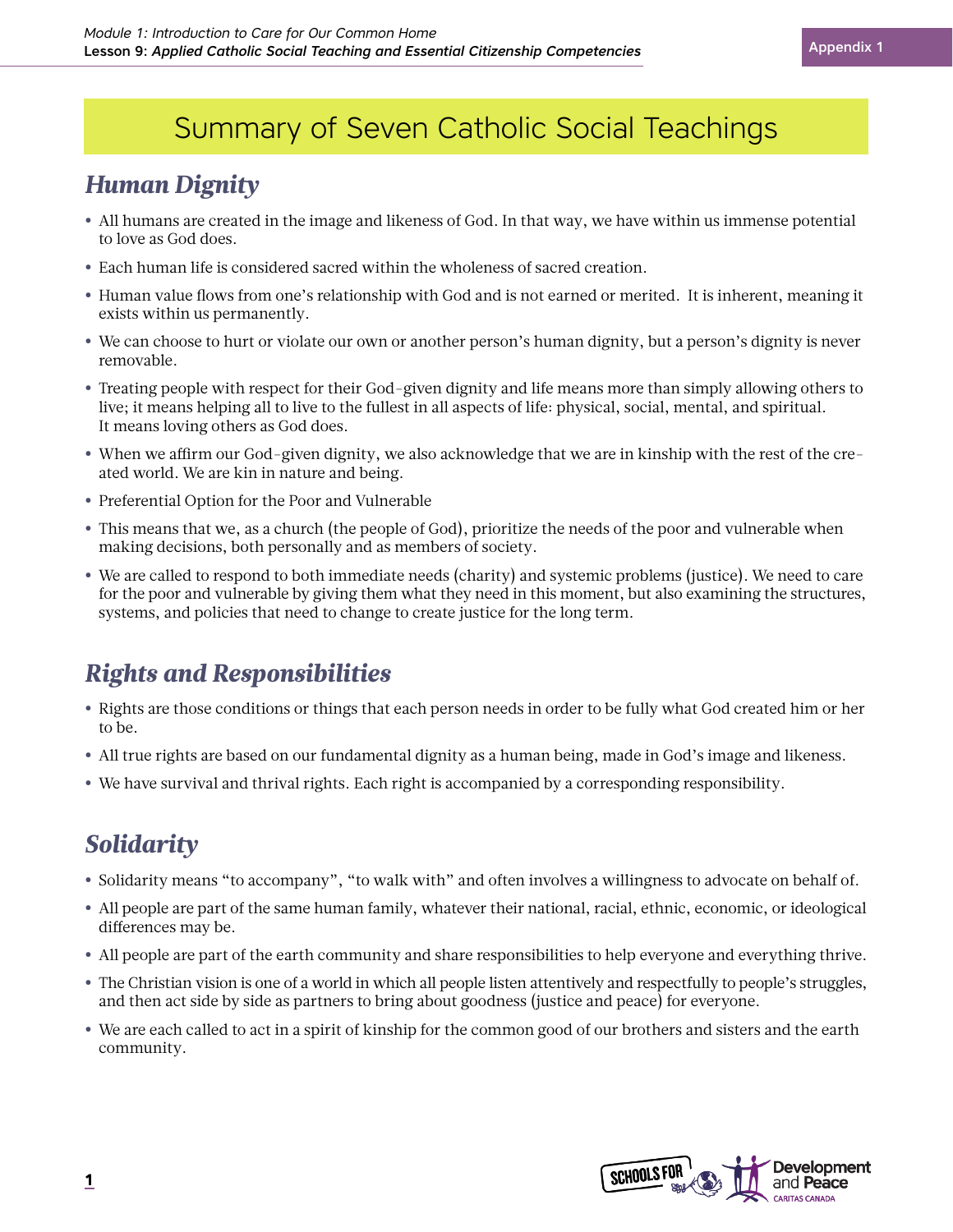### *Care for Creation*

- **•** The magnificence of creation reveals something of the Creator who made it. "Any mistake we make about creation will also be a mistake about God." (Thomas Aquinas)
- **•** The earth and all within it has value in and of itself, as a work of God, as beauty, and as an inter-related system of harmony and order. Everything is in relationship, from the microcosm to the macrocosm.
- **•** In the spirit of kinship, we are called to care for all the created world, appreciating and preserving it for future generations.
- **•** Care for Creation is a deep call to choose love as a way of being in the world.

### *Participation in Family and Community*

- **•** The human desire to be in relationship is a basic part of what it means to be made in the image of God. Human beings realize or fulfill their dignity in relationship with others and in community.
- **•** The family is the place where we learn to care for and love one another most ideally. We are responsible to participate fully in family and community life.
- **•** At a societal level, every person should have sufficient access to the goods and resources of society so that they can completely and easily live fulfilling and dignified lives. This is what is meant by *the common good*. Because we live in a global community, every nation is responsible to work in a true worldwide cooperation for the common good of the whole of humanity with the perspective of an Indigenous teaching of "seven generations" ahead. This principle prioritizes the good of the earth community over commercial interests.
- **•** The principle of *Subsidiarity* refers to levels of responsibility in organizing society. Governments and large organizations exist only to serve the good of human beings, families, communities, and the common good. Subsidiarity ensures a community's right to thrive by placing responsibility for decision-making and action at the lowest level-- in the social group closest to the family and community. Subsidiarity allows that all people can exercise their right and responsibility to participate in the economic, political, and cultural life of society.

# *The Dignity of Work and the Rights of Workers*

**•** All persons have a right to dignified work, to fair wages and working conditions, and the right to organize and join a union. Work is more than a way to make a living: it is a form of continuing participation in God's creation. Work and the economy in general must serve the people, not the other way around.

*Catholic Social Teachings is a 'living body' of content. For the purposes of this lesson we have organized them into seven, and highlighted four in our lesson plans. Development and Peace- Caritas Canada has an outline of ten principles [on our website](https://www.devp.org/en/cst) and [in print](https://www.devp.org/sites/www.devp.org/files/documents/materials/devpeace_cst_principles.pdf), which you might also use as reference.* 

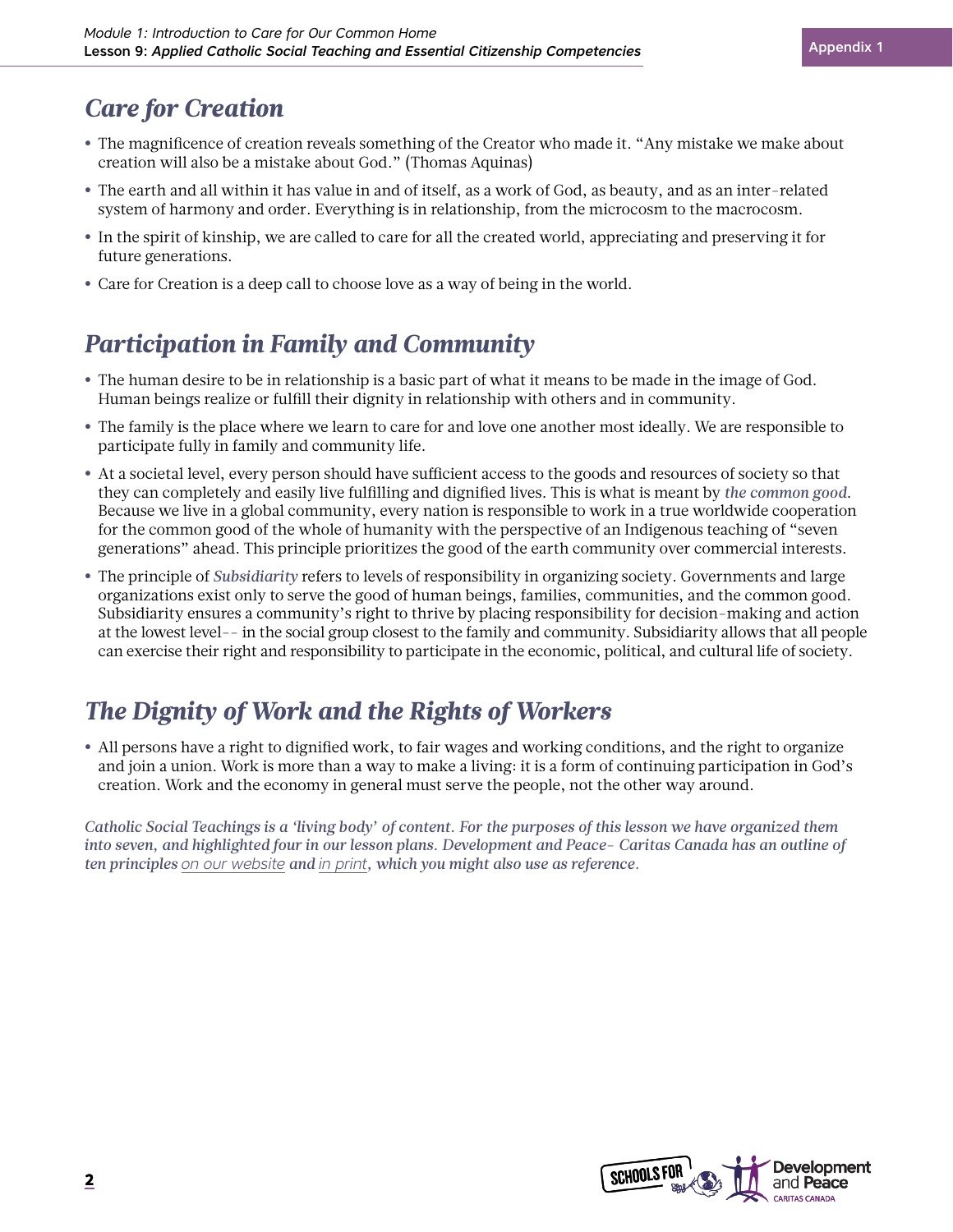# The '3.5% rule': How a small minority can change the world (condensed)

*By David Robson, 13th May 2019*

[www.bbc.com/future/article/20190513-it-only-takes-35-of-people-to-change-the-world](http://www.bbc.com/future/article/20190513-it-only-takes-35-of-people-to-change-the-world)

#### **Nonviolent protests are twice as likely to succeed as armed conflicts – and those engaging a threshold of 3.5% of the population have never failed to bring about change.**

In 1986, millions of Filipinos took to the streets of Manila in peaceful protest and prayer in *the People Power movement*. The Marcos regime folded on the fourth day. In 2003, the people of Georgia ousted Eduard Shevardnadze through the bloodless Rose Revolution, in which protestors stormed the parliament building holding the flowers in their hands. Earlier this year, the presidents of Sudan and Algeria both announced they would step aside *after decades in office, thanks to peaceful campaigns of resistance*. In each case, civil resistance by ordinary members of the public trumped the political elite to achieve radical change.

There are, of course, many ethical reasons to use nonviolent strategies. But compelling research by Erica Chenoweth, a political scientist at Harvard University, confirms that civil disobedience is not only the moral choice; it is also the most powerful way of shaping world politics – by a long way.

Looking at hundreds of campaigns over the last century, Chenoweth found that nonviolent campaigns are twice as likely to achieve their goals as violent campaigns. And although the exact dynamics will depend on many factors, she has shown it takes around *3.5% of the population actively participating in the protests to ensure serious political change*.

### *Strength in numbers*

Overall, nonviolent campaigns were twice as likely to succeed as violent campaigns: they led to political change *53% of the time compared to 26% for the violent protests*.

This was partly the result of strength in numbers. Chenoweth argues that nonviolent campaigns are more likely to succeed because they can recruit many more participants from a much broader demographic, which can cause severe disruption that paralyses normal urban life and the functioning of society.

 "Numbers really matter for building power in ways that can really pose a serious challenge or threat to entrenched authorities or occupations," Chenoweth says – and nonviolent protest seems to be the best way to get that widespread support.

Once around 3.5% of the whole population has begun to participate actively, success appears to be inevitable.

"There weren't any campaigns that had failed after they had achieved 3.5% participation during a peak event," says Chenoweth – a phenomenon she has called the "3.5% rule".

Chenoweth admits that she was initially surprised by her results. But she now cites many reasons that nonviolent protests can garner such high levels of support. Perhaps most obviously, violent protests necessarily exclude people who abhor and fear bloodshed, whereas peaceful protesters maintain the moral high ground.

Chenoweth points out that nonviolent protests also have fewer physical barriers to participation. You do not need to be fit and healthy to engage in a strike, whereas violent campaigns tend to lean on the support of physically fit young men. And while many forms of nonviolent protests also carry serious risks – just think of China's response in Tiananmen Square in 1989 – Chenoweth argues that nonviolent campaigns are generally easier to discuss openly, which means that news of their occurrence can reach a wider audience. Violent movements, on the other hand, require a supply of weapons, and tend to rely on more secretive underground operations that might struggle to reach the general population.

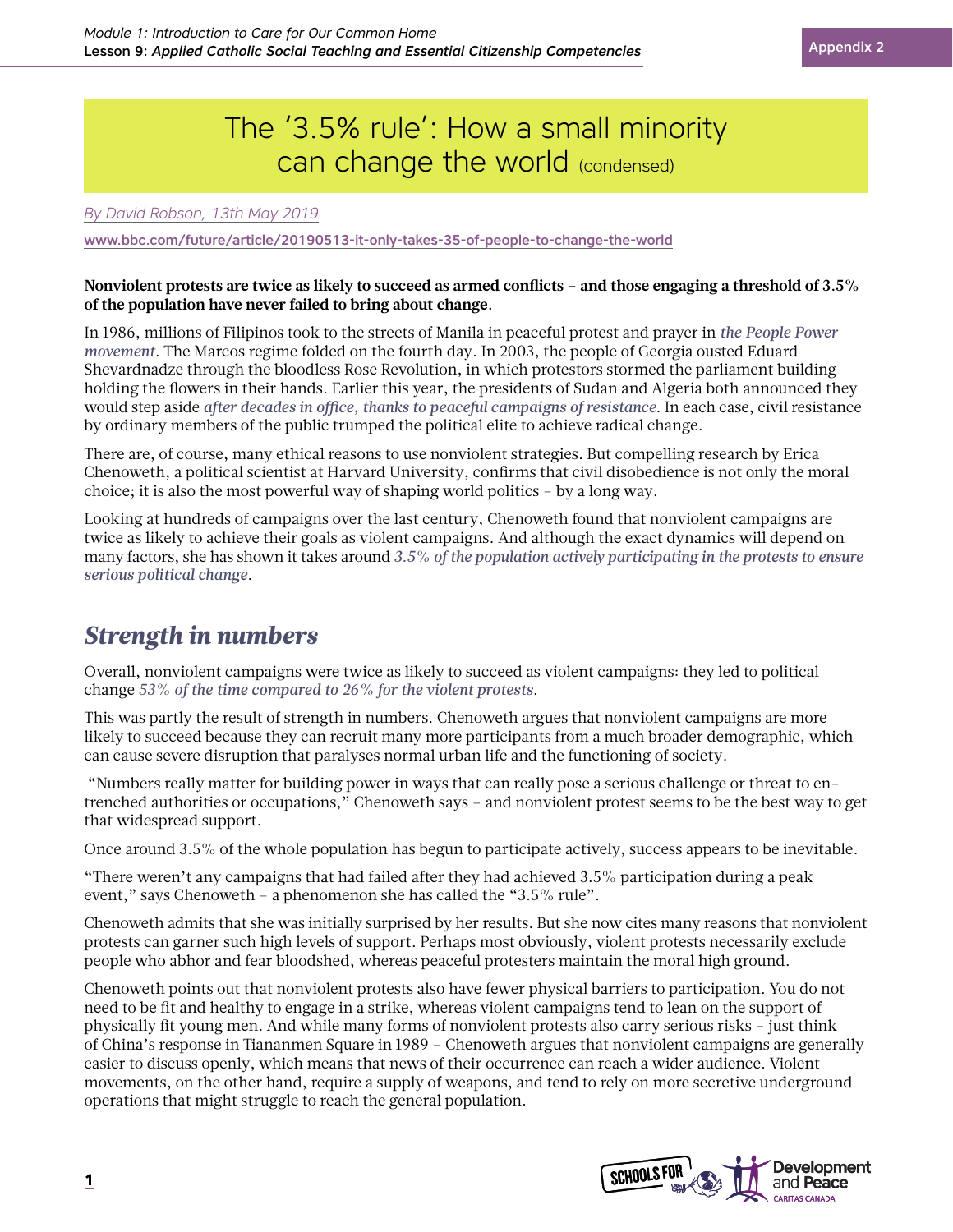By engaging broad support across the population, nonviolent campaigns are also more likely to win support among the police and the military – the very groups that the government should be leaning on to bring about order.

In terms of the specific strategies that are used, general strikes "are probably one of the most powerful, if not the most powerful, single method of nonviolent resistance", Chenoweth says. But they do come at a personal cost, whereas other forms of protest can be completely anonymous. *She points to the consumer boycotts in apartheid-era South Africa*, in which many black citizens refused to buy products from companies with white owners. The result was an economic crisis among the country's white elite that contributed to the end of segregation in the early 1990s.

"There are more options for engaging and nonviolent resistance that don't place people in as much physical danger, particularly as the numbers grow, compared to armed activity," Chenoweth says. "And the techniques of nonviolent resistance are often more visible, so that it's easier for people to find out how to participate directly, and how to coordinate their activities for maximum disruption."

### *A magic number?*

In Chenoweth's data set, it was only once the nonviolent protests had achieved that 3.5% threshold of active engagement that success seemed to be guaranteed – and raising even that level of support is no mean feat. The fact remains, however, that nonviolent campaigns are the only reliable way of maintaining that kind of engagement.

Regarding the "3.5% rule", she points out that while 3.5% is a small minority, such a level of active participation probably means many more people tacitly agree with the cause.

These researchers are now looking to further untangle the factors that may lead to a movement's success or failure. Bramsen and Chandler, for instance, both emphasise the importance of unity among demonstrators.

Ultimately, she would like our history books to pay greater attention to nonviolent campaigns rather than concentrating so heavily on warfare. "So many of the histories that we tell one another focus on violence – and even if it is a total disaster, we still find a way to find victories within it," she says. Yet we tend to ignore the success of peaceful protest, she says.

"Ordinary people, all the time, are engaging in pretty heroic activities that are actually changing the way the world – and those deserve some notice and celebration as well."